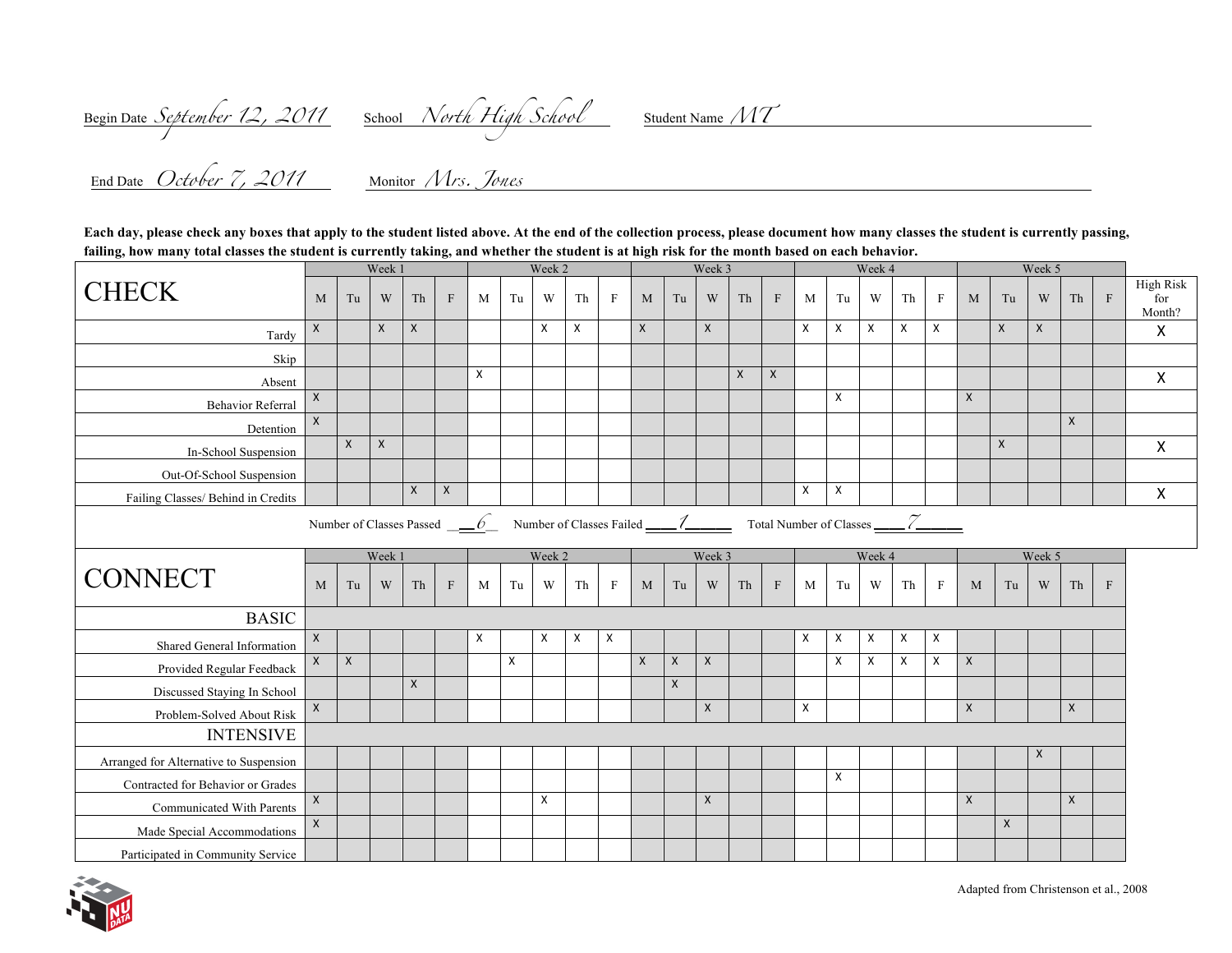# **CHECK & CONNECT**

| Participated in School-Sponsored Activity | $\lambda$ |            |           |  |  |  |  |  |          |                                       |  | $\lambda$ |           | $\lambda$ |  |
|-------------------------------------------|-----------|------------|-----------|--|--|--|--|--|----------|---------------------------------------|--|-----------|-----------|-----------|--|
| Participated in Social Skills Group       |           |            |           |  |  |  |  |  |          |                                       |  |           | $\lambda$ |           |  |
| Worked With Tutor or Mentor               |           | $\sqrt{ }$ | $\lambda$ |  |  |  |  |  | $\cdots$ | $\overline{\phantom{a}}$<br>$\Lambda$ |  |           |           |           |  |
| Other:                                    |           |            |           |  |  |  |  |  |          |                                       |  |           |           |           |  |

Check & Connect (Christensen, 2010) is a strategy for gathering information on student engagement through daily records of tardiness, absences, disciplinary referrals (including detentions and suspensions), failing grades, and, in the case of secondary students, the acquisition of credits towards graduation. Using Check & Connect (http://checkandconnect.umn.edu/manual/), the levels of student engagement are "checked" daily and used to guide efforts to increase students' "connection" with school (Evelo et al., 1996). The "check" procedures are used to monitor students and the "connect" procedures are implemented based on the student's specific needs. Some of the procedures in the connect section are documenting the adult monitor's actions (e.g., communicated with parents, arranged for alternative to suspension), in order to track the efforts made to develop the student's connection with school.

#### **How do I fill out the Check & Connect Monitoring Sheet?**

Keep one form per student and fill out the information on a daily basis. Start by filling in the information at the top of the form. This includes the date you begin monitoring, the date of the last day you used the form, student initials, school's name, and the mentor's name (the person who will complete the form each day). Each day, check any boxes that apply to that student for that day or describes actions that the monitor performed on behalf of that student for that day. For example, on Monday, Maria was tardy, had a behavior referral, and was given detention; and Mrs. Jones shared general information, provided regular feedback, problem-solved about risks, communicated with Maria's parents, and made special accommodations for Maria. Only those boxes are checked for Monday. This information is to be collected for a month.

Student grades are filled out at the end of the month after all the check and connect information is collected. Calculate the total of classes the student passed, how many they failed, and how many total classes the student was taking. At the end of the month review the number of "checks" and decide if this student is at a high risk for failing, dropping out, or developing risk factors that might lead to failing or dropping out. The criteria for a student being "high risk" should be developed for your school based on your school's context. For example, 2 behavior referrals may be classified as "low risk" for a middle school, but defined as "high risk" for high schools. For more information see the Check and Connect Fidelity Manual (Christensen 2012).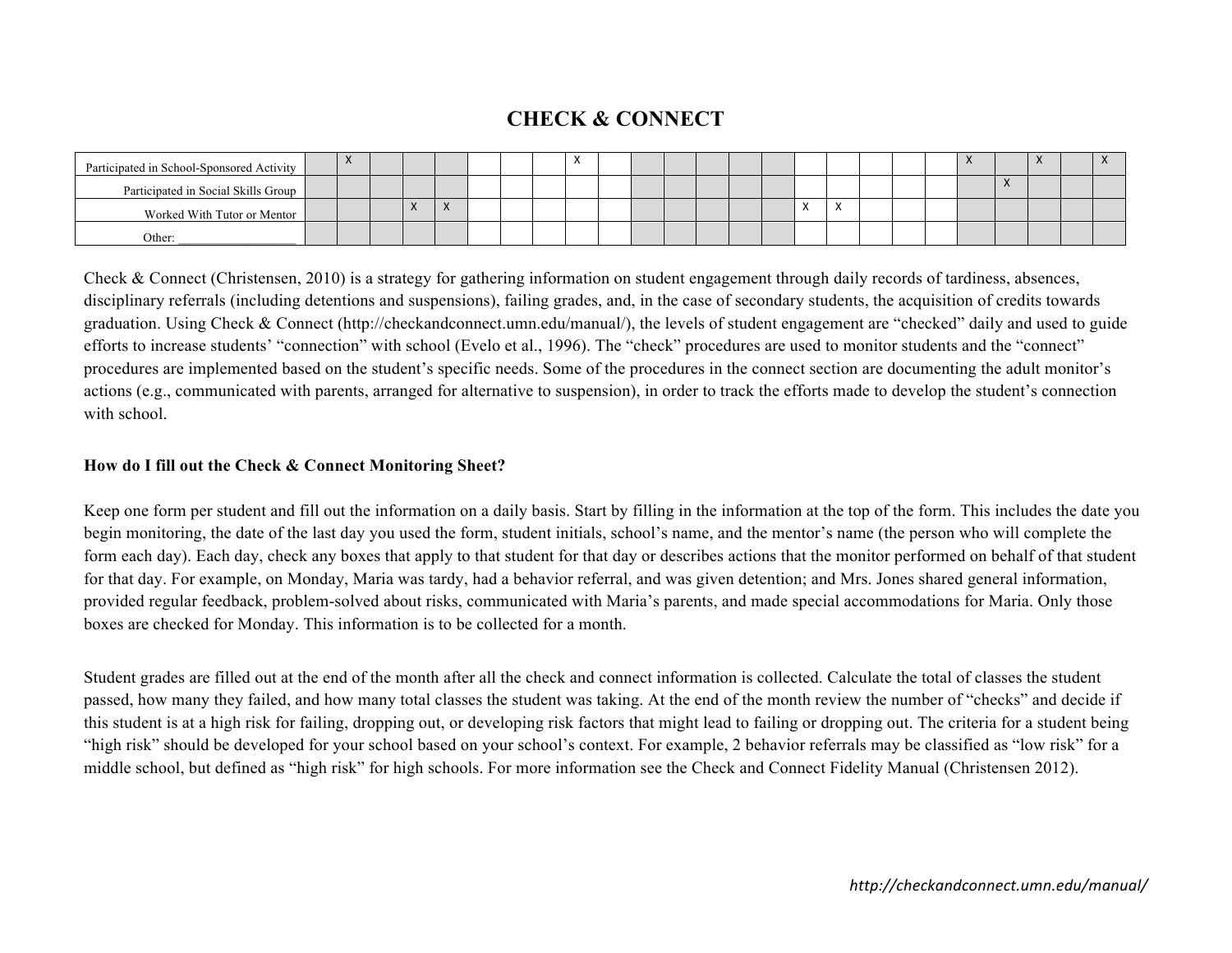#### **What are some examples of goals that would be appropriate for this measure?**

The Check & Connect Monitoring Sheet could be used to collect information on any number of goals that aim to decrease problematic behavior and/or increase student engagement. Examples of such goals may include:

*MT will reduce the number of days that she is tardy to one day for two consecutive weeks.*

*MT* will increase the number of days she participates in school-sponsored activities to three days for three consecutive weeks.

### **ADVANTAGES**

- Allows you to track lots of behaviors using one measure
- Provides information on student behaviors AND what adults are doing to intervene with the student

#### **DISADVANTAGES**

- May be best suited for middle and high school students
- Only documents whether the behavior occurred at all during the day- does not provide how many times it occurred or the intensity of the behavior

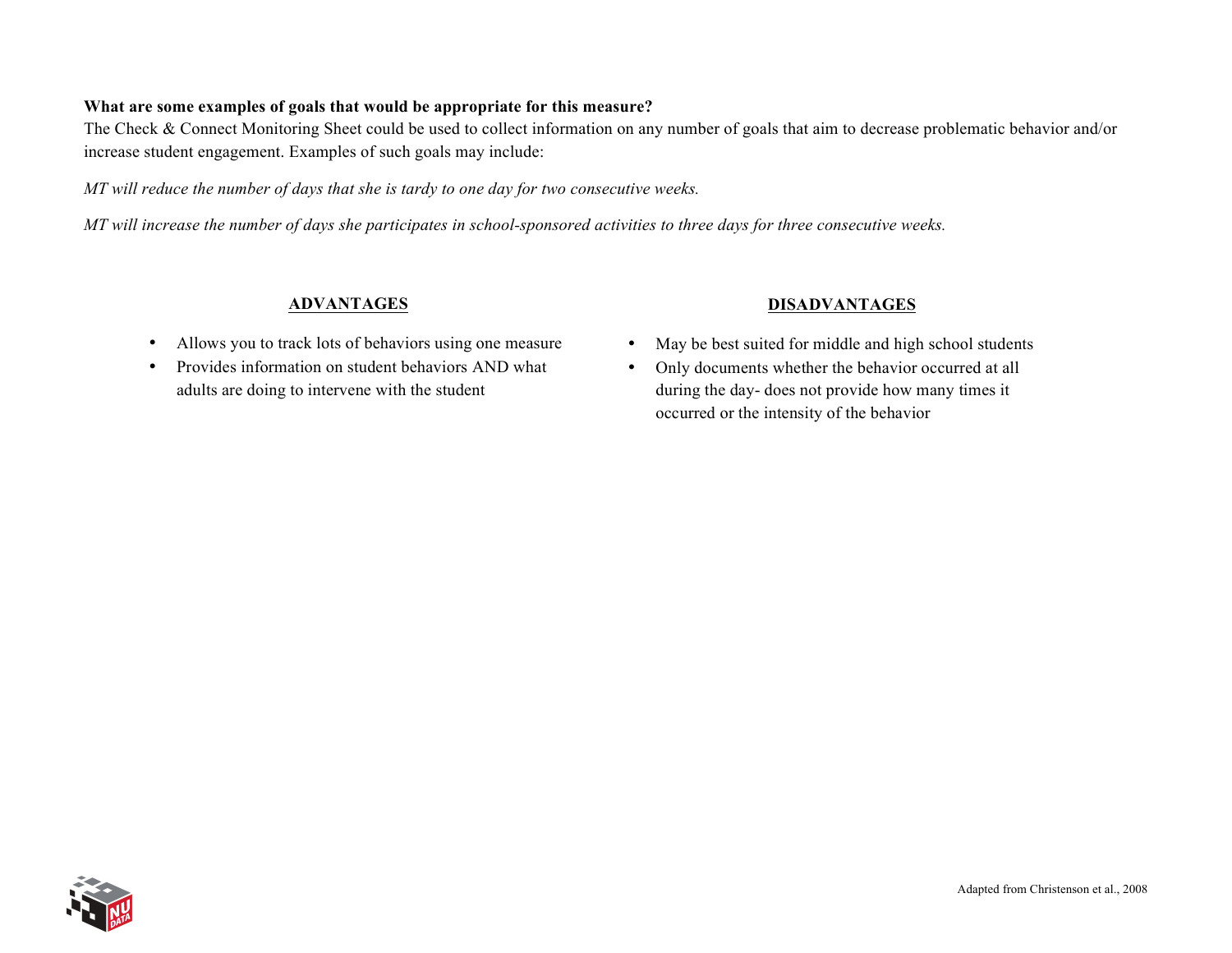#### **CHECK & CONNECT Graphing Check and Connect Data**

Weekly Totals

| <b>Check</b>   | 23-Sep | 24-Sep | $25-Sep$ | 26-Sep | 27-Sep | <b>Totals</b> |
|----------------|--------|--------|----------|--------|--------|---------------|
| Tardy          |        |        |          |        |        |               |
| Skip           |        |        |          |        |        |               |
| Absent         |        |        |          |        |        |               |
| Behav. Ref.    |        |        |          |        |        |               |
| Detention      |        |        |          |        |        |               |
| <b>I</b> ISS   |        |        |          |        |        |               |
| loss           |        |        |          |        |        | n             |
| Failing/Behind |        |        |          |        |        |               |





| ---------                   |  |  |  |                                            |  |        |
|-----------------------------|--|--|--|--------------------------------------------|--|--------|
| <b>BASIC</b>                |  |  |  | 23-Sep   24-Sep   25-Sep   26-Sep   27-Sep |  | Totals |
| Shared General Information  |  |  |  |                                            |  |        |
| Provided Regular Feedback   |  |  |  |                                            |  |        |
| Discussed Staying In School |  |  |  |                                            |  |        |
| Problem-Solved About Risk   |  |  |  |                                            |  |        |

| <b>INTENSIVE</b>                          | 23-Sep | 24-Sep | 25-Sep | 26-Sep | 27-Sep | Totals |
|-------------------------------------------|--------|--------|--------|--------|--------|--------|
| Arranged for Alternative to Suspension    |        |        |        |        |        |        |
| Contracted for Behavior or Grades         |        |        |        |        |        |        |
| <b>Communicated With Parents</b>          |        |        |        |        |        |        |
| Made Special Accommodations               |        |        |        |        |        |        |
| Participated in Community Service         |        |        |        |        |        |        |
| Participated in School-Sponsored Activity |        |        |        |        |        |        |
| Participated in Social Skills Group       |        |        |        |        |        |        |
| Worked With Tutor or Mentor               |        |        |        |        |        |        |
| Other:                                    |        |        |        |        |        |        |

| date      |   |             |                | check baseline connect baseline check intervention connect intervention |
|-----------|---|-------------|----------------|-------------------------------------------------------------------------|
| 9/9/2013  | 5 | 0           |                |                                                                         |
| 9/10/2013 | 4 | $\mathbf 0$ |                |                                                                         |
| 9/11/2013 | 5 | 0           |                |                                                                         |
| 9/12/2013 |   |             | 4              | 1                                                                       |
| 9/13/2013 |   |             | 5              | $\mathbf{1}$                                                            |
| 9/16/2013 |   |             | 4              | $\overline{2}$                                                          |
| 9/17/2013 |   |             | 4              | 1                                                                       |
| 9/18/2013 |   |             | 3              | $\overline{1}$                                                          |
| 9/19/2013 |   |             | 4              | 3                                                                       |
| 9/20/2013 |   |             | $\overline{2}$ | $\overline{1}$                                                          |
| 9/23/2013 |   |             | $\overline{2}$ | $\overline{2}$                                                          |
| 9/24/2013 |   |             | 3              | $\overline{2}$                                                          |
| 9/25/2013 |   |             | 4              | 3                                                                       |
| 9/26/2013 |   |             | 4              | 3                                                                       |
| 9/27/2013 |   |             | $\overline{2}$ | $\overline{2}$                                                          |
| 9/30/2013 |   |             | 1              | 4                                                                       |
| 10/1/2013 |   |             | $\overline{2}$ | 5                                                                       |
| 10/2/2013 |   |             | $\mathbf{1}$   | 5                                                                       |
| 10/3/2013 |   |             | 0              | $\overline{7}$                                                          |
| 10/4/2013 |   |             | $\mathbf{1}$   | $\overline{7}$                                                          |
| 10/7/2013 |   |             | 0              | 6                                                                       |
| 10/8/2013 |   |             | 0              | 7                                                                       |
| 10/9/2013 |   |             | 0              | 8                                                                       |





 $\blacksquare$  Totals

When graphing the Check and Connect data. Include which checks and connects were implemented each week and create bar graphs to monitor your total checks, basic connects, and intensive connects (see above).

You can also graph the total number of checks and connects by week to monitor the progress. Generally, we want to see a *decrease* in checks and an *increase* in connects. Weekly totals can be graphed to progress monitor (see below).